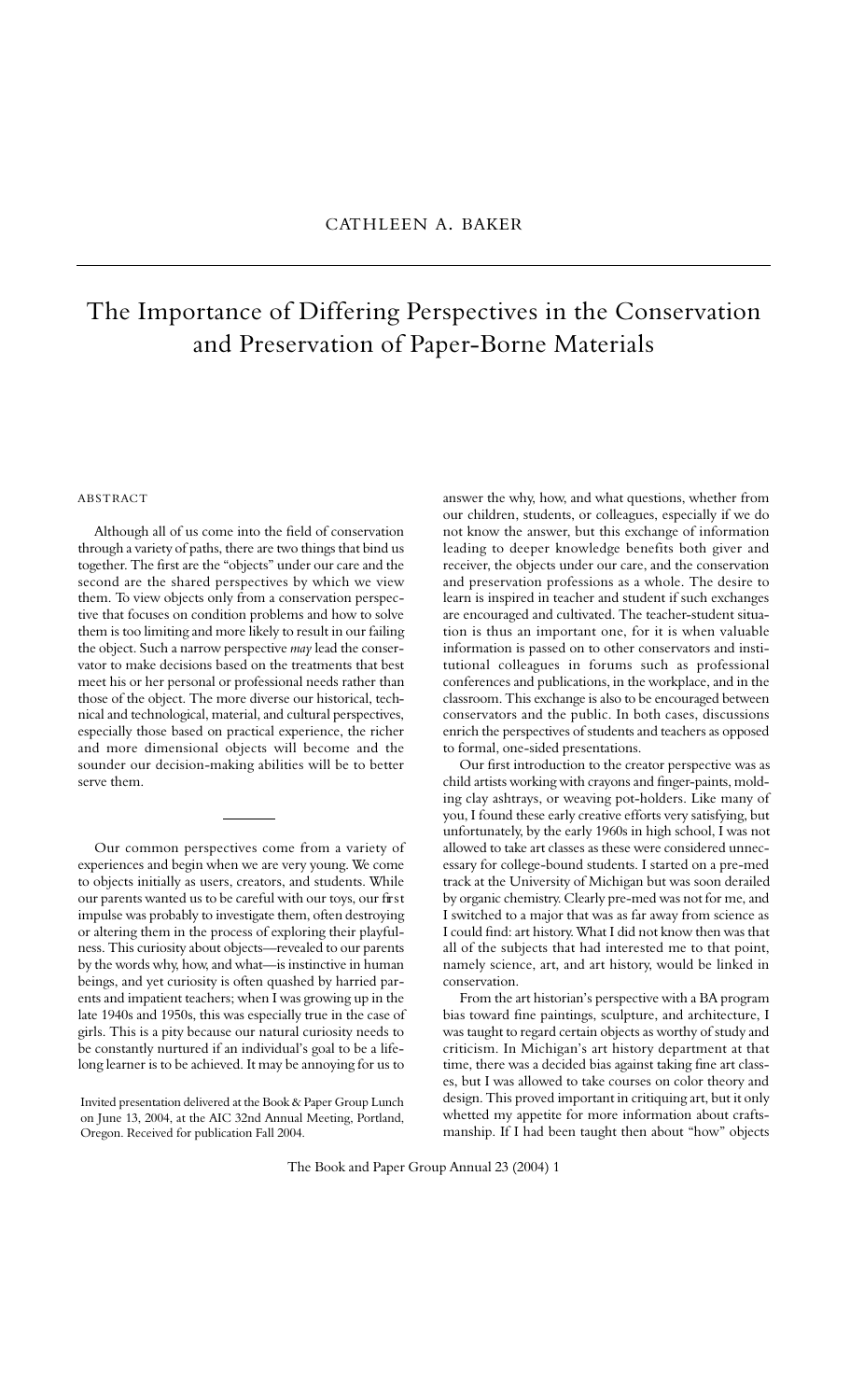were made and of "what," I would have been more interested in those "pretty pictures." And that brings up another often-neglected perspective in the study of art history analyzing, appreciating, and enjoying the real object. My art history education was gleaned exclusively from photographic reproductions in books and from slides shown in lectures. I do not recall any of my classes visiting the university's art museum to look at actual paintings, sculpture, or even to discuss the architecture of the surrounding buildings. Without the experience of viewing (even touching) actual objects and recognizing details of their production—for example, impasto on canvas and tool marks in marble—such perspective remains as flat as textbook illustrations.

After graduating from Michigan in 1967, I was finally able to gain the latter perspective while lecturing to all kinds of groups—from kindergarteners to retirees—about the wonderful collections in the Toledo Museum of Art. It was then that I learned from children how to look at objects to see what was actually there. This nuanced perspective, uncluttered by art historical jargon, revealed the object as it was superficially. To see through the surface was a perspective that came later through conservation practice, historical research, and more creative experiences. While at Toledo, I became aware of paintings conservation through Richard Buck, and by the time I left the museum in mid-1968, I realized that I wanted to pursue a career in the conservation of paintings. At that time, however, I already had plans to move to England, and with reluctance I put that goal aside.

After two years working for a reprint publishing company, I was extremely lucky to get a secretarial position in the Courtauld Institute of Art's restoration department. The head, Stephen Rees Jones, Sr., listened to my excited wishes to be a paintings conservator, and he generously gave me a painting to "restore" in my spare time. I was well aware, however, of a distinct disadvantage in not having a fine art background, as the director of the Courtauld Institute, Anthony Blunt, had once remarked to me that they made the best restorers. This may have been true when art students were routinely taught traditional materials, techniques, and craftsmanship, but by the late 1960s, if my experience in a paintings class at Toledo was typical, students were encouraged to "express" themselves with primed canvases, tubes of paint, and brushes purchased ready-made from the school store with no instruction in fundamental techniques.

In 1970, Kasia Szeleynski was in charge of restoring the Courtauld Institute Galleries' Witt Collection of works of art on paper, and we shared a small office. For several months, before she left for the Tate Gallery, I had the rare opportunity to observe her conserve old master drawings, and soon I realized that I was more interested in and better suited for the conservation of works of art on paper. With

the support of Rees Jones, I eventually became the first full-time paper conservator at the Courtauld.

I cannot overemphasize the advantages of watching someone perform conservation techniques on a variety of objects for a relatively long time without getting caught up in participation. Observing and silently analyzing is arguably the best—although time-consuming—introduction to conservation. Kasia's primary charge was to re-mat the drawings, rather than to perform full-fledged treatments. As a result, a great many old master drawings were treated before my eyes, each finished in less than a day. At first, I simply watched Kasia work without speaking, trying to figure out why she made certain decisions. Eventually, I began to ask questions. Kasia was very generous in her explanations, and I think this exchange also helped her reason out some of the decisions she made. Her treatments and, later, mine centered on removing old hinges and repairs when it was determined that the latter might compromise the condition of the work or where tears had been misaligned, etc. These simple treatments were performed without any special equipment, such as a suction table, but instead with a steady hand, patience, and a growing knowledge about materials—old papers and adhesives and conservation-quality ones. In those rare cases when a more invasive procedure was appropriate, Kasia approached each with great deliberation, and I soon understood that wet treatments, e.g., to reduce disfiguring staining or a damaging backing, were to be taken neither lightly nor routinely. In only rare instances was the risk of altering a pen stroke outweighed by the reduction of a very disfiguring stain. In those specific cases when invasive treatment seemed appropriate, the institutional perspective, that of the Galleries' curator, Philip Troutman, was sought.

Initially my conservation perspective was primarily diagnostic in nature. Over time, however, this was tempered by the exposure to literally hundreds of old master drawings that came into my "lab." I was beginning to recognize how drawings from particular periods and artists looked. Perhaps if I had been exposed to the role that preparatory sketches and presentation drawings played in the development of Western fine art in any of my art history courses or while at Toledo, I might have been able to appreciate the cultural and historic importance of these objects well before working at the Courtauld. A few of these drawings, mostly in iron-gall ink, were in pristine condition while most displayed evidence of wear and tear to varying degrees. While the former could have served as models for the latter to aspire, the danger of such restorations was not lost on me, even though my experience in washing (not to mention, bleaching) drawings was slight. While I look back on the minimal treatments that I performed for thousands of old master drawings with pride, I now realize that an essential historical perspective about the technology and material science of those objects was woefully absent dur-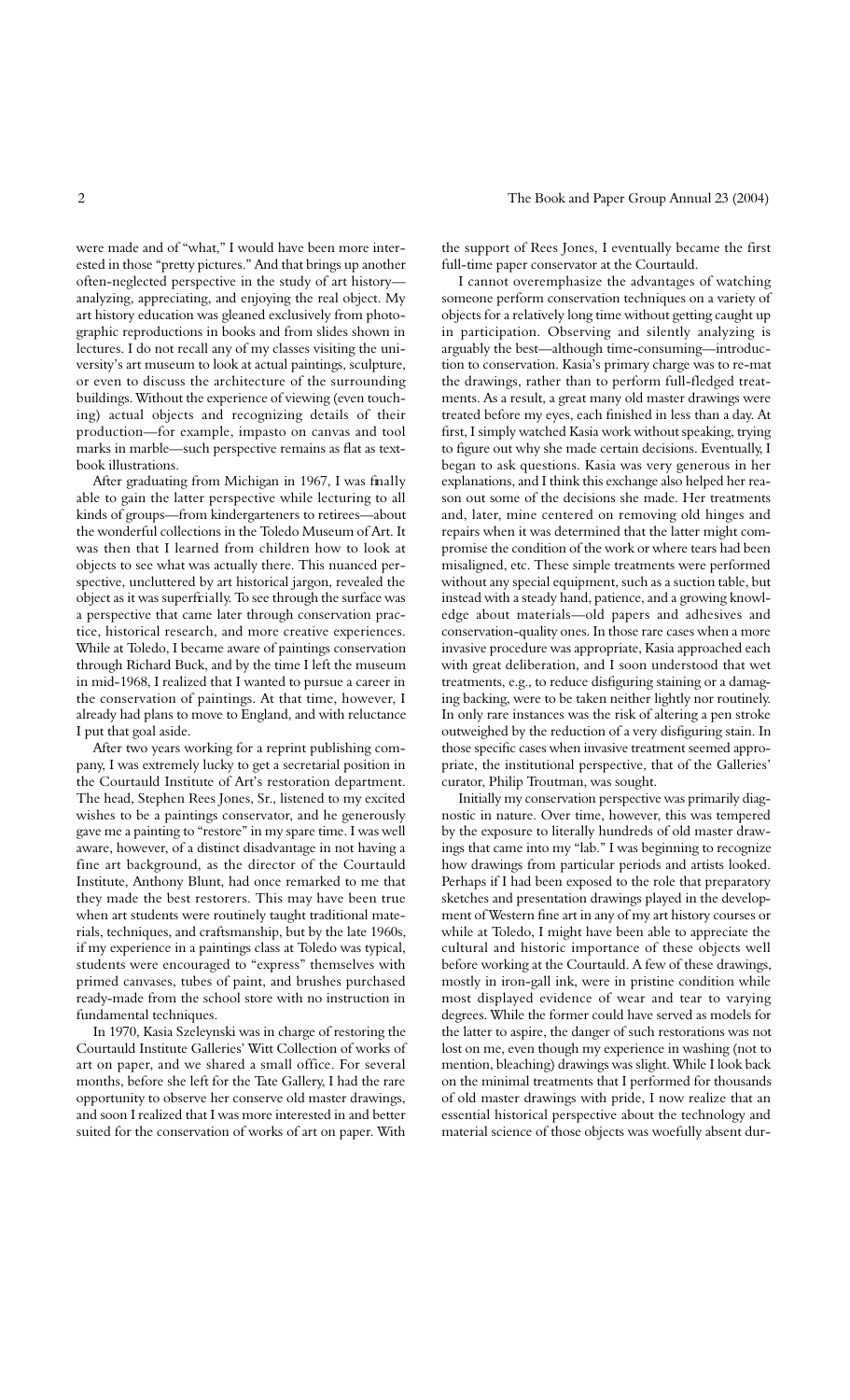ing those formative years. This deficiency in my knowledge about traditional papermaking and media, such as iron gall-ink, meant that I could not experience a full appreciation for the works of art on paper that passed through my hands.

Early in my conservation career, for example, after treating a van de Velde print, I was horrified to see regularly-spaced dark shadows in the paper when I happened to look at it in transmitted light. That basic lack of knowledge about papermaking seems astonishing to me now, but it was not until I read Dard Hunter's book on the history of papermaking a year or so after this event that I found out that those dark lines were typical of antique-laid paper. At the time, I was sure that I had done something wrong to cause that "defect," and this experience highlights one of the best reasons for the documentation of our observations. If I had been required by the profession or my institution to write down both the characteristics and condition of that print before I began treatment, I would not have been so bewildered about how it looked afterward, regardless of the reason for the "defect."

During my last two years at the Courtauld, I taught mini-courses in paper conservation, and by the time I decided to return to the United States in 1978, it had become my goal to teach. I was lucky enough to get a position at the Cooperstown, New York, graduate conservation program. Those early years of teaching were perhaps the most challenging of my career as I sought to learn as much about paper and media as possible.

Two events occurred in the 1980s that began an ongoing investigation into paper and papermaking. In 1981, acting as program chair for the newly-formed Book and Paper Group, I arranged for Timothy Barrett to demonstrate Japanese hand papermaking during the session. Fortunately, a balcony surrounding the ballroom enabled many to look down, fascinated, as Tim deftly manipulated the mould and viscous pulp to form sheets of delicate paper. So this was what Dard Hunter was trying to explain to me from the pages of his book!

I finally had the opportunity to make paper as well as practice other book arts while in the fine arts master's program at Syracuse University in the mid-1980s. I distinctly remember the first session of the intaglio printmaking course I took with a group of eager undergraduates, who were making complete messes of all the communal work spaces. The conservator in me desperately needed to keep everything tidy and clean, and as a result, I was not making any artistic progress. Finally, my professor, Don Cortese, said: "Cathy, it's okay to make a mess." Suddenly, a great weight was lifted from my shoulders, and I proceeded to express myself almost as if I were a child again. I still managed to keep things neatly in their place, but plates were grounded and etched, images were printed, and hands got really inky. It was while gaining this artistic perspective that

I saw a possible explanation for those mysterious white spots found on otherwise discolored prints of the past. Cortese taught us the traditional technique of "drying" inky hands by patting them with magnesium carbonate, thus allowing us to handle paper without leaving fingerprints in the corners. One day, I observed one of the students as he clapped his hands. Carbonate powder flew everywhere, including heavier bits that landed on a sheet of dampened, ready-to-be-printed paper. It seemed clear to me that it was these minute deposits of alkaline reserve that caused those white spots.

As importantly, I was able to make a great deal of Western-style paper by hand from rags I prepared myself. By varying fiber types and beating times, I gained a greater perspective on the qualities of paper based on processing. It was also while I was in that program that I first set type, composed a haiku, and printed it on paper I had made myself. I even bound (badly) a few blank books.

During the early years that I taught in the Cooperstown program (in 1987 it moved to the SUNY College at Buffalo and became the Art Conservation Department), one thing became evident: typical American works of art, brought into the program's conservation "clinics" by public institutions and private owners, were on a different quality paper compared to European works. This was especially true for decorative prints produced from the middle to the end of the nineteenth century for the masses. During that period, chromolithography became a common illustrative medium. Meant as popular fine art, these prints were often produced on soft and absorbent, fluffy and weak, slack-sized and short-fibered paper—ideal for dry-paper printing but especially vulnerable to the absorption of moisture and gaseous pollutants. Framed and hung on countless walls in the homes of America's burgeoning middle class, many of these prints exhibited stains from dampness or water, from air pollution seeping in between gaps in the wooden slants used at the back of the frames, and from acidic matting materials.

To return these prints to something close to their former splendor meant that rather drastic conservation steps were needed, including washing and often bleaching. At first, I was only a few steps ahead of the program students as we learned the best ways to deal with these often fragile works of art. Mistakes were made, but we discussed what had gone wrong, and from these conversations, we learned to look more carefully at similar works, to anticipate more accurately the possible results of a variety of treatments, and to consider less-risky approaches, for example, using window mats to mask unbleached stained edges. Nevertheless, these works—encountered most frequently by conservators in private practice—remain the most difficult to treat, whether from a conservation (to chemically and physically stabilize) or a restoration (to return to original appearance) approach.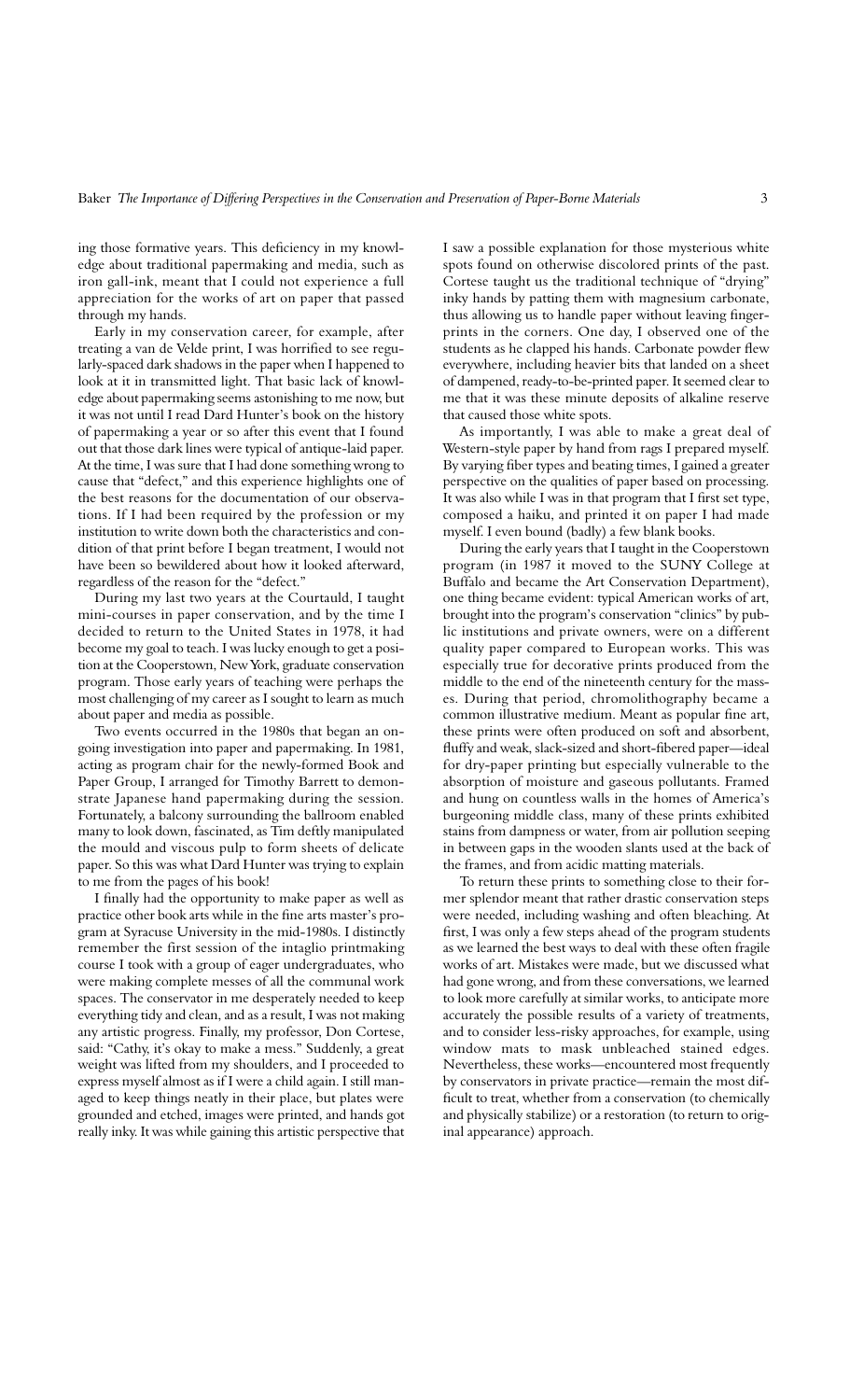After a few years of teaching and supervising students, I began to understand the adage: We don't know what we know until we know what we don't know. By the late 1980s, I was beginning to understand how little I actually understood about paper, specifically, and the fine and book arts, generally. The responsibility of teaching was taking most of my time, leaving little for research into the history of papermaking technology. Then, in 1991, I had the opportunity to complete the biography of Dard Hunter, the world-renowned paper historian, begun by an art historian and colleague, Patricia Scott, who passed away in 1989. Taking a year's sabbatical leave, I embarked on a journey that enriched my perspectives about the book arts and the organization, use, and preservation of archival materials.

During my sabbatical, much archival material was discovered in Mountain House (Hunter's home in Chillicothe, Ohio), and it was clear that most of the contents were in no particular order, either by subject, correspondent, or date. Regrettably, I had only begun to organize the archive before having to return to teaching. It was difficult, but in 1993, I made the decision to give up my tenured position in the Art Conservation Department to return to Mountain House to delve completely into the life of a remarkable man of the book. A consummate craftsman and scholar, Hunter spent much of his life researching, writing, and making books. Fascinated by the traditional arts of hand papermaking, cutting punches and hand-casting type, and printing on the hand press, he practiced these crafts and used his considerable skills to create unique and beautiful books. For some unknown reason, the only book craft that Hunter did not have much interest in performing was binding.

By the time I moved into Mountain House in late 1993 (and where I lived until mid-1996), many more bundles had come to light. Over the next year, I sorted through over ten thousand letters and photographs, looked through hundreds of books for hidden treasures such as marginal notations and sketches, book-sales records, works of art, Roycroft and other graphic designs, and so on. Objects other than paper-borne ones included wood-engraved blocks, hammered-copper bookends, iron printing presses, lead type, and stained glass. All of these were amazing enough, but the greatest thrill was to handle and document them, and on a few occasions, to use Hunter's paper, type, and presses to create works of my own.

The most important discovery from a preservation perspective, however, was the condition of the paper records that Hunter left behind. Although poorly-stored in a drafty house without central heating or air conditioning, the papers that comprised the archive—dating from the early nineteenth century to Hunter's death in 1966—were in remarkably good condition. This was even true of the lignin-containing, alum-rosin-sized carbon paper from the

World War II period. It was becoming clear to me that under less-than-ideal storage conditions, even poor-quality paper could degrade and yet remain useable.

Once the Hunter papers were sorted, placed in folders, and filed in cabinets, the information in them was read and compiled into the story of Hunter's rich life and work. In order to make more sense of his hand-crafted books, I read voraciously in the areas of cutting and casting type, papermaking, letterpress printing, fine printmaking, and binding. This was most enjoyable, but the desire to participate in actual book production grew as the manuscript neared completion in early 1996. By this time, I felt that I needed to complement the knowledge acquired through research with extensive practical experience in order to make sense of both the books I read and the objects I examined. With the goal of building on my feeble book arts experiences at Syracuse and Mountain House, I moved to Tuscaloosa, Alabama, with the fervent hope that I would be allowed to assist in the production of the hand-printed, limited edition of my book, *By His Own Labor: The Biography of Dard Hunter*.

Before the production phase of that project began, however, I entered the MFA in Book Arts Program at the University of Alabama in 1997. Over the next few years, I set a lot of type by hand, printed on my own hand-operated presses, and bound books from pamphlets in editions to unique, full-leather bindings. I gained even more experience making paper by hand, and during a summer internship with Stanley Nelson at the National Museum of American History; I also learned to cut steel punches, strike and justify matrices, and cast type in a hand-mold. One of the first books that I printed under my imprint, The Legacy Press, was a group of poems by Jennifer Futernick entitled, *One Curve of Sugar*.

With this book-making experience under my belt, Steve Miller, proprietor of the Red Hydra Press, asked me to be the "printer's devil" on the Hunter biography. Beginning in 1998 through late fall 1999, we printed the book. Approximately 360 paged-out galleys of type were corrected and printed on more than 16,000 sheets of the Twinrocker Mill's special handmade paper, every sheet of which was dampened, printed on both sides, some in two colors, and air-dried. This incredible experience was deeply important not only because it reinforced my creator perspective, but also my user perspective as I strove to make the book reader-friendly and not simply an objet d'art. This experience also enabled me to undertake full responsibility for the design, letterpress printing, and publication of my thesis project, a book entitled, *Endgrain Designs & Repetitions: The Pattern Papers of John DePol*.

Again, just as at Syracuse, while in the Alabama program I experienced some conservation vs. creator conflicts. For example, there are three basic adhesives used in bookbinding: the traditional animal glue, PVA, and paste. Personally,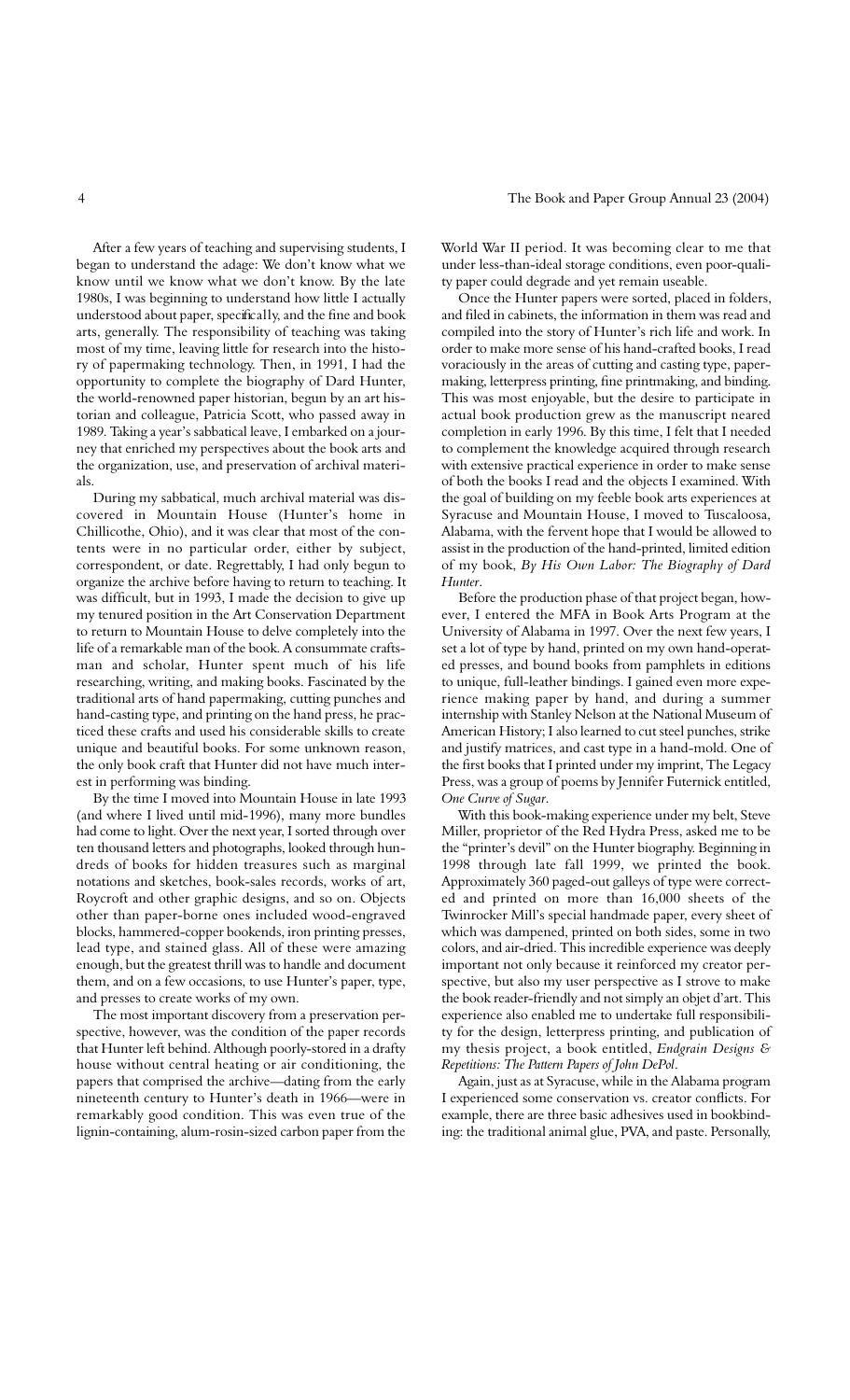I have no use for animal glue and neither did my instructor, Don Glaister, and my initial concerns about PVA were not much better. However, I eventually had to allow that the working properties of PVA in certain procedures were appropriate for the task. On the other hand, I also think that the addition of a high viscosity grade methyl cellulose to PVA and paste can improve them both by enhancing their reversibility and workability. This new perspective altered the general advice that I now give to creators: Use the most stable material available without compromising the effect you want to achieve. The same principle can be applied to the choice of printing paper. For example, there is a substantial difference between a tough, hard, handmade rag paper that has to be dampened before printing and a machine-made, chemical-wood-pulp paper, especially designed for dry-printing, such as Mohawk Superfine. Many would argue that the former will outlast the latter based on fiber-content alone, but I personally do not think that is true, especially in the well-protected environment of the bound book.

Decisions about the kinds of materials used to create objects should not be based *primarily* on permanence and durability, but should include such factors as the desired effect, budget, facilities, and the expertise of the creator. What creators need to have at their fingertips is basic information about materials, technology, and techniques, and such publications should come from conservators who have the requisite perspectives needed to compile and present this information. This will enable those who keep conservators in business to make informed decisions while not compromising their artistic or craftsmanship visions, abilities, and resources. I completely agree with my colleague Randy Silverman when he says that it is time for conservation to move from the negative to the positive by emphasizing what non-conservators *can* do, and this positive attitude becomes easier for conservators as we gain different perspectives via practical experiences.

For example, those involved in mass treatments of books and archival materials would benefit greatly from an intensive, hands-on examination of numerous objects from many different periods and countries in order to help them better understand the remarkable resiliency and beauty of aged and aging paper and the media upon them. Ideally these examinations should be unfettered by conservation or preservation considerations. Instead attention should be paid to the acquisition of knowledge about and sensitivity toward objects based on their materiality, craftsmanship, and aesthetic qualities. It seems to me that the recommendations of the past few decades relative to acidic paper have hinged on the concept that all papers but alkaline ones are rapidly self-destructing. Even a cursory examination of a hundred or so books or archival artifacts from the past few centuries should confirm that nothing could be farther from the truth.

The main constituent of paper, cellulose, is a very stable compound. Being impervious to all but the most extreme wavelengths of light and most chemicals except the strongest acids and bases, pure cellulose is nearly indestructible. Outside factors, such as microbes, pests, and fire, are the usual suspects in those rare cases of complete disintegration or "paper death." Of course when pure cellulose is processed to make paper, this stability is somewhat compromised. The traditional processes that were practiced for two thousand years in the East insured that the native cellulose was barely altered. This resulted in very stable papers, a few early examples of which are extant. Early Western papermaking technology, because it had to break down woven rags, was mechanically more destructive compared to Eastern hand-beating techniques, and, from 1800 on, Western pulping processes have involved the use of strong chemicals, heat, and pressure together with mechanical action to reduce wood chips or woven textiles into pulp. The structure of these fibers is fragmented and exposed, which makes them more vulnerable to deterioration processes from external sources such as air pollution. Despite this alteration of fibers, the cellulose is still remarkably resilient to the effects of aging, buffered in large part by the surface sizing that is applied to the sheet, particularly gelatin.

Unfortunately, many who make decisions about how to slow or stop the deterioration rate of paper seem to think that paper is somehow akin to human beings who always die. Unlike most living organisms, however, paper copes with its surroundings with much greater success. The primary reason for this longevity is the stable nature of cellulose. There seems to be an assumption among some conservation practitioners, administrators, scientists, and manufacturers that the older paper is, the more it must require some type of intervention. In reality, however, this is not the case. Millions of dollars have been devoted to washing flat paper and deacidifying books that do not require such interventions to survive or to be used. What is needed is a way to convince those people who make decisions about the preservation of bound and unbound paper-borne objects that aging paper and unusability are not correlated. Indeed, the longer a paper has existed, the more likely it will multiply that existence, especially in today's climatic-controlled, institutional environments. Thus custodial and conservation professionals should evaluate the condition of paper not on its chronological age or appearance, but rather on how it feels. The next step is then to assess what kinds of demands will be made on that paper in terms of handling.

The same argument holds true for those who believe that by quantifying the various properties of aged paper, assuming that this can be done without destroying it, we can somehow predict its permanence and durability, whether untreated or treated. Surface-measurement of the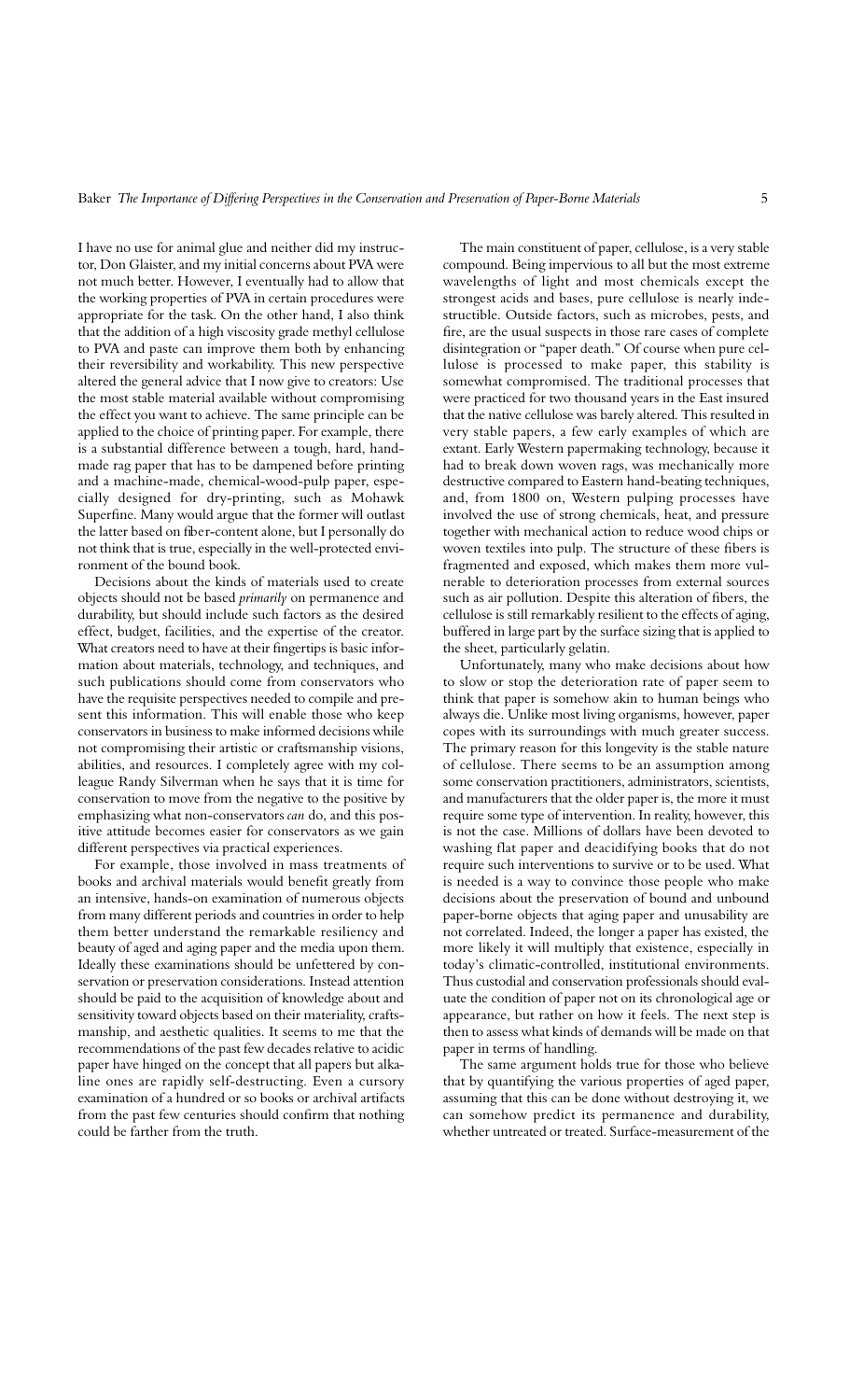pH of a piece of paper *may* indicate the level of acidity in the sheet, but can anyone be absolutely sure that this test is measuring the pH of the cellulose (which is naturally acidic) or the surface layer of gelatin (also naturally acidic)? While we may think that paper is two-dimensional, it is decidedly three-dimensional, and what has occurred on the surfaces of paper is not necessarily an indication of the condition of the much greater percentage of fibers comprising the interior bulk of the sheet. The same goes for artificial aging. An artificially-aged paper should only be compared to another artificially-aged paper; there is no evidence that such aging techniques can be viewed as somehow predicting longevity or equating natural aging. For example, I have no doubt that if the WWII-era carbon paper found in the Hunter archives had been artificially-aged when new, it would not resemble the naturally-aged papers. Again both handling paper to determine its physical condition and being able to make an educated guess about its manufacture and constituents will yield more useful clues as to a predictable future with or without treatment compared to conclusions based primarily on its age or on empirical data concerning its pH, folding endurance, or color.

In his November 1999 essay published in *Harper's Magazine* entitled: "In Defense of the Book," William H. Gass wrote,

My copy [of *Treasure Island*], which I still possess, was one of the cheapest…its coarse pages are jaundiced and brittle, yet they've outlived their manufacturer; they will outlive their reader—always comforting yet a bit sad. The pages, in fact, smell their age, their decrepitude, and the jam smear is like an ancient bruise….That book and I loved each other, and I don't mean just the text: that book, which then was new, its cover slick and shiny, its paper agleam with the tossing sea and armed, as Long John Silver was, for a fight, its binding tight as the elastic of new underwear, not slack as it is now, after many openings and closings, so many dry years….(Gass 1999, 46-7)

Gass felt, as we all should, no negative connotation between the effects of aging and an enjoyment of objects acquiring a patina. The perspectives of readers and users should be an important consideration when invasive treatments are proposed. My most recent experiences as a researcher and user of printed materials for my dissertation have served to strengthen my perspective from these vantage points. Not only was I able to handle many examples of books and newspapers published in Mobile, Alabama, in the decade prior to the Civil War, but I was also fortunate to examine numerous copies of Confederate imprints. While there has been a great deal written about the poor quality of the paper produced during the war years from 1861 to 1865, the fact remains that as many examples of discolored paper can be found among antebellum

imprints. However, I discovered only a few sheets of a dyed-brown paper within a few books that can be described as so brittle as to be unusable. Additionally, the losses around edges of newspapers, particularly, can be attributed to poor storage and handling, not to poor materials. In the case of often-requested materials in archives and special collections, some kind of reproductive media, such as photocopies and microfilm, can reduce wear and tear, but as often as possible, the original materials should be made available to patrons as there is a great deal of information to be gained from fully sensing the real object. As it is, our computer-oriented world is becoming increasingly removed from the real, and cultural institutions would be wise to take every opportunity to provide hands-on enjoyment of original materials to their patrons. Preservation policies should also emphasize teaching both patrons and staff members the correct ways to handle objects, and I have to say that I have personally seen significant damage done by staff members, especially the heads of collections, and we would do well to start at the top.

Over the past eleven years, my long-held view that paper was inherently resilient has been confirmed many times over. However, for those flat paper artifacts and books that have become so brittle that they can no longer be handled at all, we have two preservation choices. The first entails taking invasive steps in order to preserve them, even if this may lead to a loss of some inherent qualities. I was therefore pleased to read about the paper-splitting treatments that are currently being considered for brittle paper. I remain unconvinced about the efficacy of the mass de a cidification of book papers that *might* deteriorate. While such preventive conservation treatments may seem like a good idea, time and money resources would be better directed to the collection's housing and storage and to the conservation of truly endangered, oft-requested materials.

The second preservation choice involves reproductive or reformatting methods. We need to focus on those technologies that will allow us to efficiently and economically scan paper simultaneously face-up and down thus requiring minimal handling. Whichever choice is made, it should be based on the rarity of the material or information and on its actual use, rather than on blanket treatments involving large numbers of never- or rarely-requested material.

And finally a few words about certification. If we accept Webster's definition of "profession" as "a calling requiring specialized knowledge and often long and intensive academic preparation," then we must accept the essential element of formal learning as honest discussion and the acquisition of as many perspectives as feasible. No trade progressed into a profession as long as the apprenticeship system discouraged those inherently human questions: how, what, and why. For any profession to move forward, it is incumbent upon its members to question not only the unfamiliar but also the obvious, which may, in fact, not be